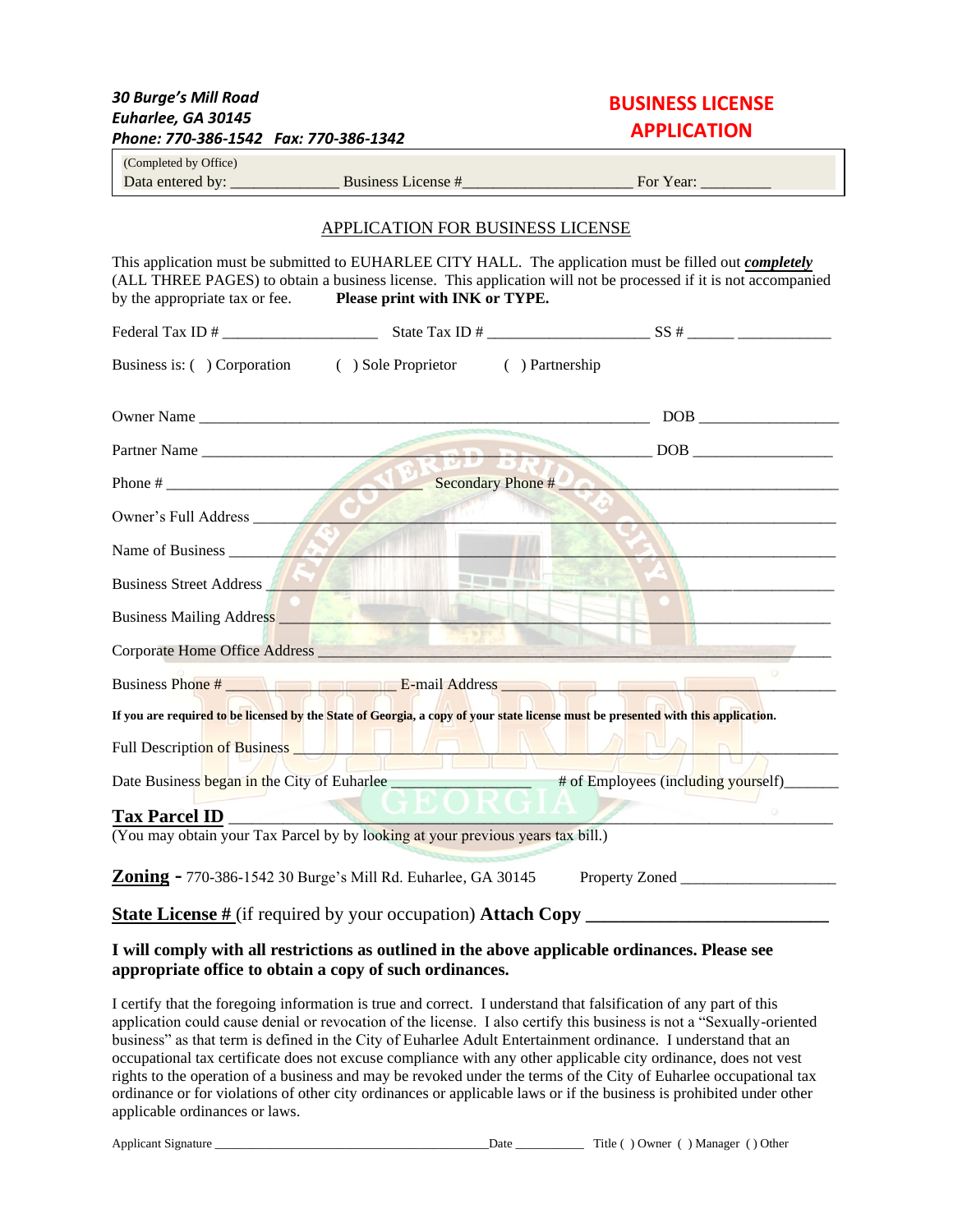## **Affidavit Verifying Status for City of Euharlee Public Benefit Application**

By executing this affidavit under oath, as an applicant for the City of Euharlee, Georgia Business License, Malt Beverage License or Occupation Tax Certificate as referenced in O.C.G.A. Section 50-36-1, I am stating the following with respect to my application.

|              | Name                                                                                                                                                                                                                                                                                                            |                                     |      |
|--------------|-----------------------------------------------------------------------------------------------------------------------------------------------------------------------------------------------------------------------------------------------------------------------------------------------------------------|-------------------------------------|------|
| 1)           | I am a United States citizen                                                                                                                                                                                                                                                                                    |                                     |      |
|              | <b>OR</b>                                                                                                                                                                                                                                                                                                       |                                     |      |
| 2)           | I am a legal permanent resident 18 years of age or older or I am otherwise<br>qualified alien or non-immigrant under the Federal immigration and Nationality Act 18<br>years of age or older and lawfully present in the United States.                                                                         |                                     |      |
|              | Alien Registration # for non-citizens                                                                                                                                                                                                                                                                           | <b>Expiration Date</b>              |      |
|              | and willfully makes a false, fictitious or fraudulent statement or representation in an affidavit<br>shall be guilty of a violation of Code Section 16-10-20 of the Official code of Georgia.<br>I am using a                                                                                                   | as my valid form of Identification. |      |
|              | (Approved forms of ID include but not limited to are Drivers' License, or ID Card from all U.S.<br>States, U.S. Military ID Card, U.S. Permanent Resident Card, Passport of a Foreign<br>Government, Certificate of Citizenship, U.S. Passport, Certificate of Naturalization or Canadian<br>Driver's License.) |                                     |      |
| Printed name |                                                                                                                                                                                                                                                                                                                 | <b>Notary Public Signature</b>      |      |
| Signature    |                                                                                                                                                                                                                                                                                                                 | <b>Commission Expires</b>           | Date |
|              |                                                                                                                                                                                                                                                                                                                 | {Stamp}                             |      |

Date